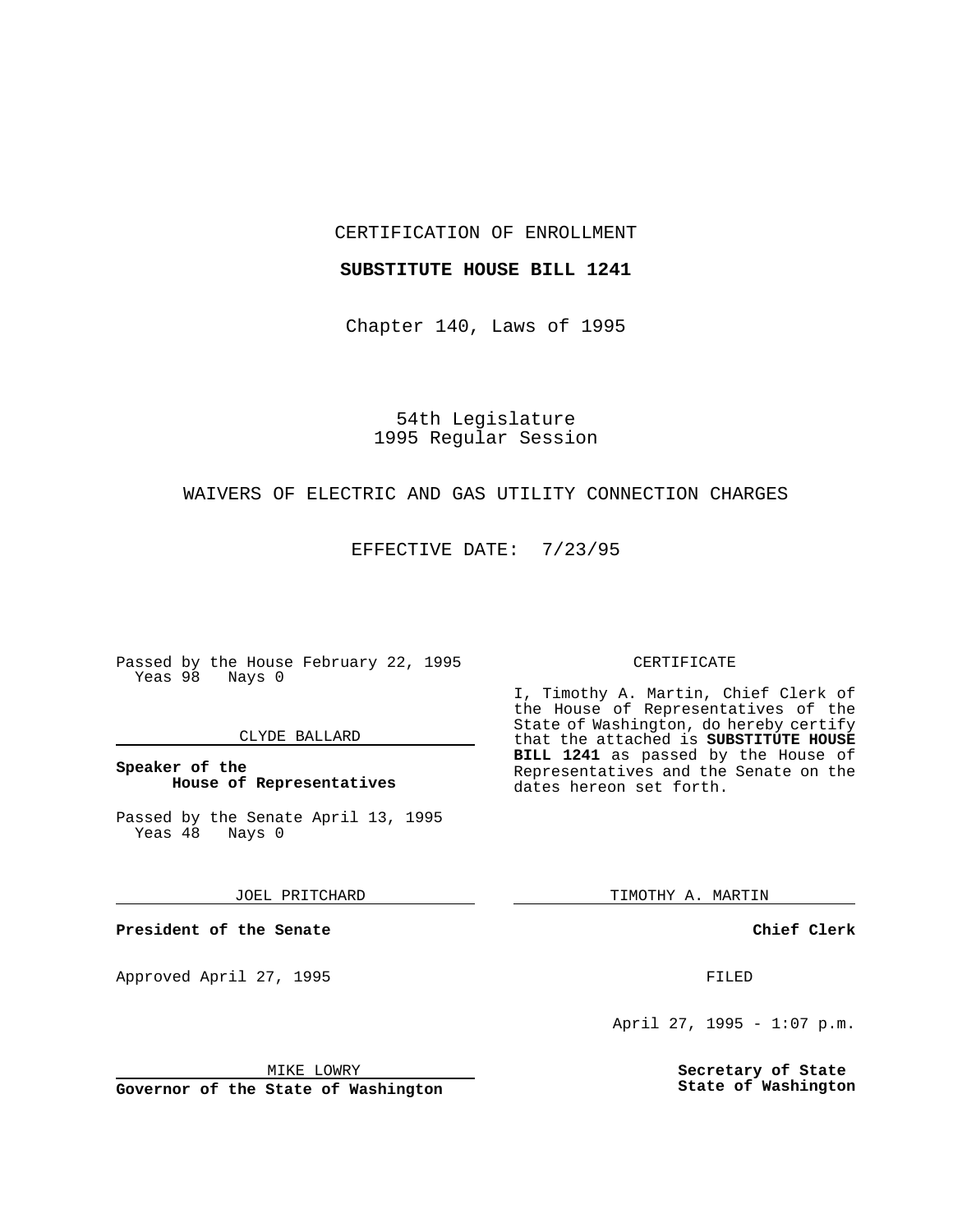# **SUBSTITUTE HOUSE BILL 1241** \_\_\_\_\_\_\_\_\_\_\_\_\_\_\_\_\_\_\_\_\_\_\_\_\_\_\_\_\_\_\_\_\_\_\_\_\_\_\_\_\_\_\_\_\_\_\_

\_\_\_\_\_\_\_\_\_\_\_\_\_\_\_\_\_\_\_\_\_\_\_\_\_\_\_\_\_\_\_\_\_\_\_\_\_\_\_\_\_\_\_\_\_\_\_

Passed Legislature - 1995 Regular Session

### **State of Washington 54th Legislature 1995 Regular Session**

**By** House Committee on Energy & Utilities (originally sponsored by Representatives Crouse, Casada, Dellwo, Chappell, Schoesler, Honeyford, Hymes, Sherstad, Backlund, Mastin, Benton, Campbell and Kremen)

Read first time 02/09/95.

 AN ACT Relating to waivers of electric and gas utility connection charges; amending RCW 35.41.080 and 54.24.080; and adding a new section to chapter 35.21 RCW.

BE IT ENACTED BY THE LEGISLATURE OF THE STATE OF WASHINGTON:

 NEW SECTION. **Sec. 1.** A new section is added to chapter 35.21 RCW to read as follows:

 A city or town, including a code city, that owns or operates an electric or gas utility may waive connection charges for properties purchased by low-income persons from organizations exempt from tax under section 501(c)(3) of the federal internal revenue code as amended prior to the effective date of this act. Waivers of connection charges for the same class of electric or gas utility service must be uniformly applied to all qualified property. Nothing in this section authorizes the impairment of a contract.

 **Sec. 2.** RCW 35.41.080 and 1971 ex.s. c 223 s 3 are each amended to read as follows:

 (1) The legislative body of any city or town may provide by ordinance for revenues by fixing rates and charges for the furnishing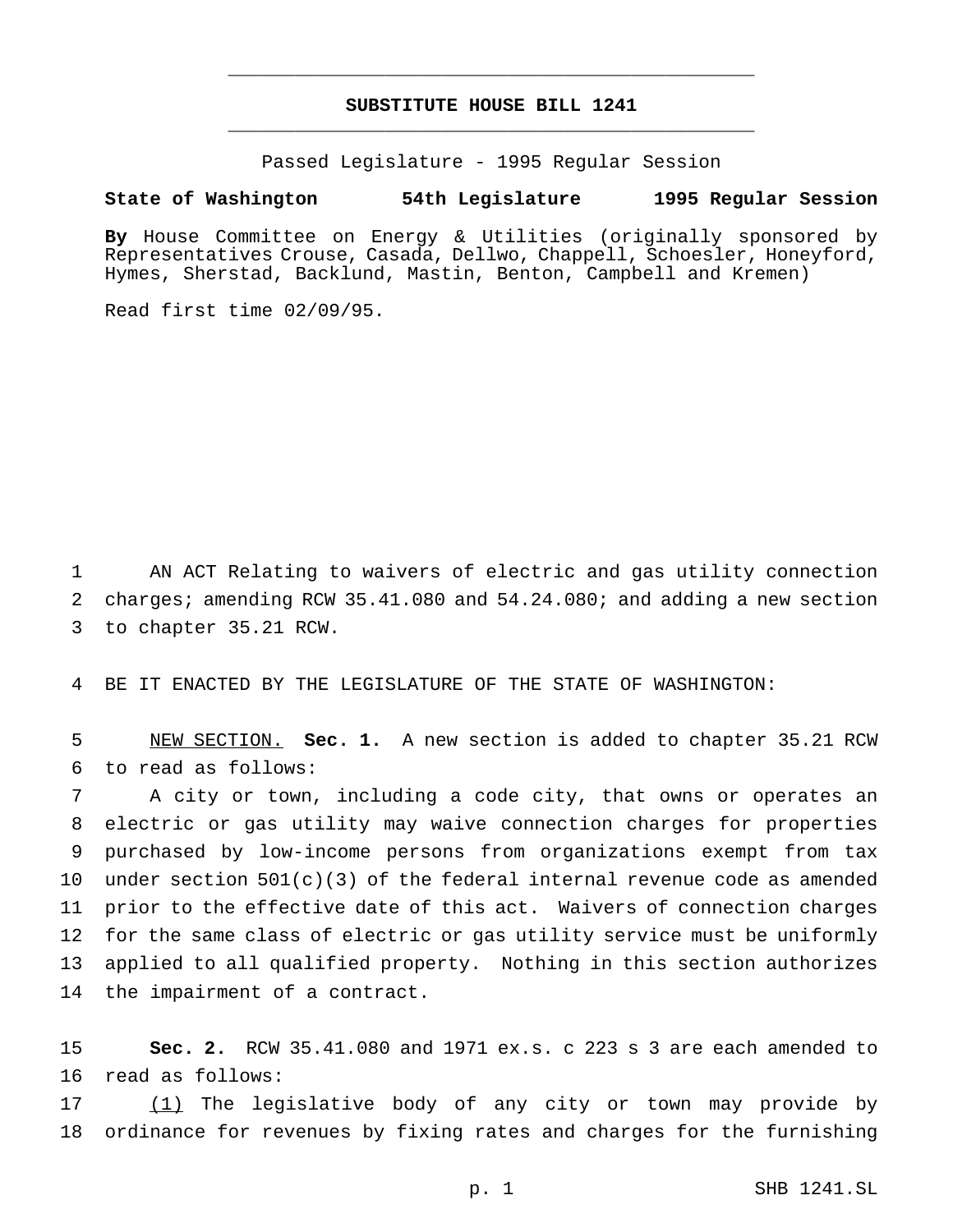of service, use, or benefits to those to whom service, use, or benefits from such facility or utility is available, which rates and charges 3 shall be uniform for the same class of service.  $((And<sub>r</sub>))$  The 4 legislative body may waive connection charges for properties purchased by low-income persons from organizations exempt from tax under section  $501(c)(3)$  of the federal internal revenue code as amended prior to the effective date of this act. Waivers of connection charges for the same class of electric or gas utility service must be uniformly applied to all qualified property. Nothing in this subsection (1) authorizes the 10 impairment of a contract.

11 (2) If revenue bonds or warrants are issued against the revenues 12 ((thereof)) collected under subsection (1) of this section, the legislative body of the city or town shall fix charges at rates which will be sufficient, together with any other moneys lawfully pledged therefor, to provide for the payment of bonds and warrants, principal and interest, sinking fund requirements and expenses incidental to the issuance of such revenue bonds or warrants; in fixing such charges the legislative body of the city or town may establish rates sufficient to pay, in addition, the costs of operating and maintaining such facility or utility.

 **Sec. 3.** RCW 54.24.080 and 1991 c 347 s 21 are each amended to read as follows:

 (1) The commission of each district which shall have revenue obligations outstanding shall have the power and shall be required to establish, maintain, and collect rates or charges for electric energy and water and other services, facilities, and commodities sold, 27 furnished, or supplied by the district ((which)). The rates and 28 charges shall be fair and, except as authorized by RCW 74.38.070 and by 29 subsections (2) and (3) of this section, nondiscriminatory, and shall 30 be adequate to provide revenues sufficient for the payment of the principal of and interest on such revenue obligations for which the payment has not otherwise been provided and all payments which the district is obligated to set aside in any special fund or funds created for such purpose, and for the proper operation and maintenance of the public utility and all necessary repairs, replacements, and renewals thereof.

 (2) The commission of a district may waive connection charges for properties purchased by low-income persons from organizations exempt